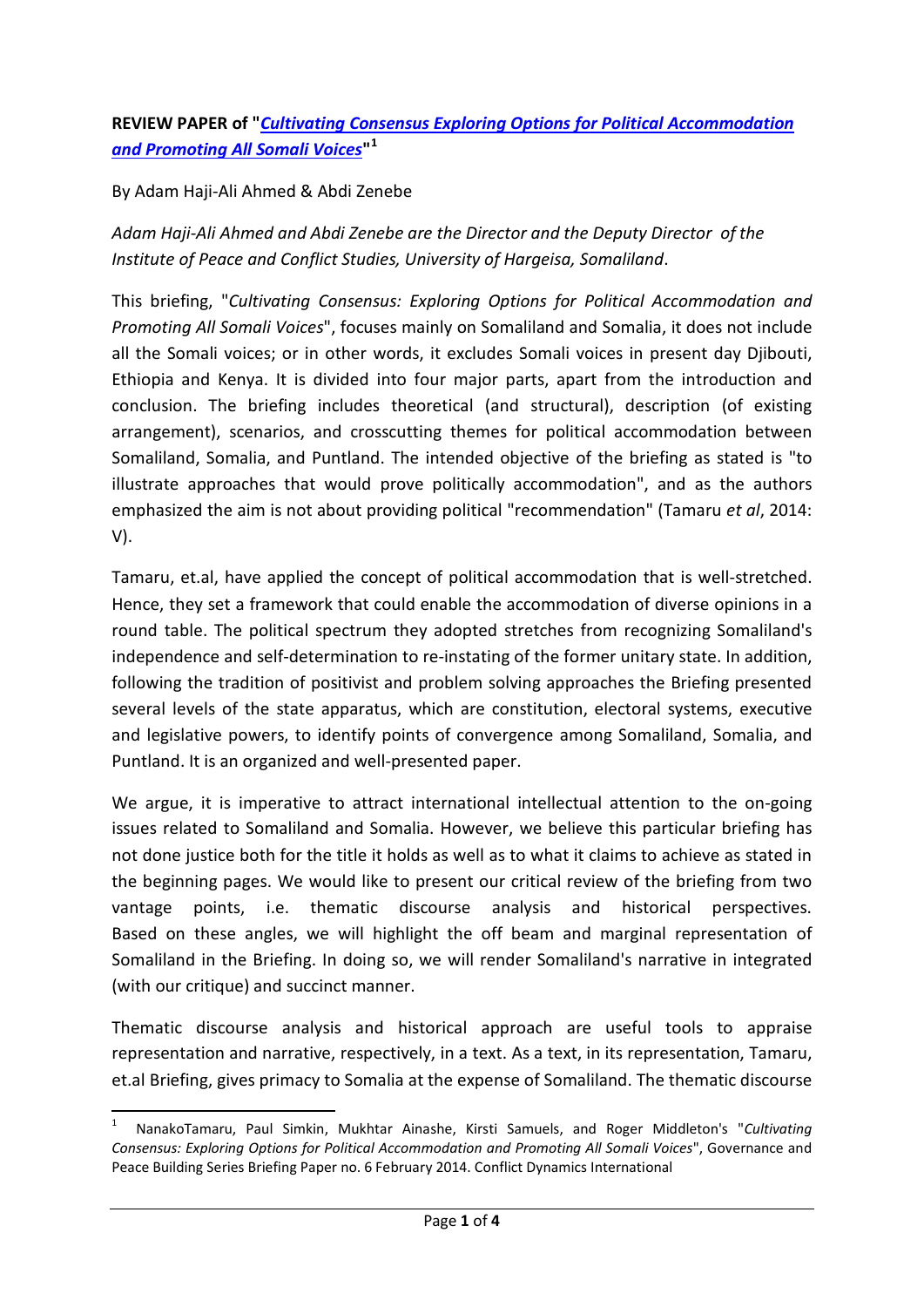analysis as applied here examines not only what is stated, but how and where the words, concepts and concerns are situated in a text. In almost all its statements, the Briefing, prioritized Somalia over Somaliland. Although it is Somaliland that enjoys prior historical existence the document repeatedly treated Somaliland as a secondary actor. In addition, the concerns and aspirations of Somaliland were relegated as a subsidiary topic. For instance, the so-called "six options" were presented and prioritized in a way that does not represent Somaliland and its people. Likewise, when the authors' are comparing the three constitutions, viz. the 2001 Somaliland Constitution, the 2012 Provisional Somalia Constitution, and the 2012 Puntland Constitution, they give not only textual priority, but they examined the Somaliland Constitution as a text that could be simply inserted into the young transitional Somalia's constitution.

Unlike, Somalia's Provisional Constitution, the making of the Somaliland Constitution has undisputed and strong indigenous origin, according to many, a model for the entire region. In addition, the Somaliland's constitutional making process has proofed empirical record of ensuring peace for the last nearly a quarter of a century. On the contrary, the so-called Provisional Constitution is in the making with heavy outside presence. Moreover, it has been struggling to bring the people and actors in Somalia together. Sadly, large parts of Somalia are still war zones. And the presence of foreign forces has cast doubt over the implementation of the Constitution across the state.

Furthermore, in their analysis sections (and in the boxes) (Tamaru, et.al, 2014: 12; 17; 20; and 30) where they narrate after a brief description of the constitution, legislature, executive, and election, direct comparison is only made between the 1960 Republic of Somalia Constitution and the 2012 Provisional Federal Constitution. This appears that it is intended to suppress Somaliland's voice and its call for independence. It is designed to force Somaliland to fit into a system that it is not part of and has not been working in much of Somalia.

We know that TFG, Putland, Galmudug and Ahlu Sunna Waljama'a have been the key players of the shifting from transitional period to current situation Somalia and even only those players have approved the constitution of Somalia and Somaliland Republic is nothing to do with that process. In addition, it disregards Somaliland's achievement in the last twenty-three years. Although the briefing is not intended as recommendation such portrayal will push away the possibility of using such a detailed paper for any political dialogue between Somaliland and Somalia.

The briefing also appears to give lesser importance to Somaliland's political experience and legitimate concerns. The expectation of the authors to see a political change enacted via well sorted out documents and systems seems anachronistic. First, the African political discourse, including Somaliland's and Somalia, has been shaped mainly by political factors outside of the constitutional provisions. In addition, since the early 1990s the African political landscape has been infected by pseudo-democracies and semi-democracies.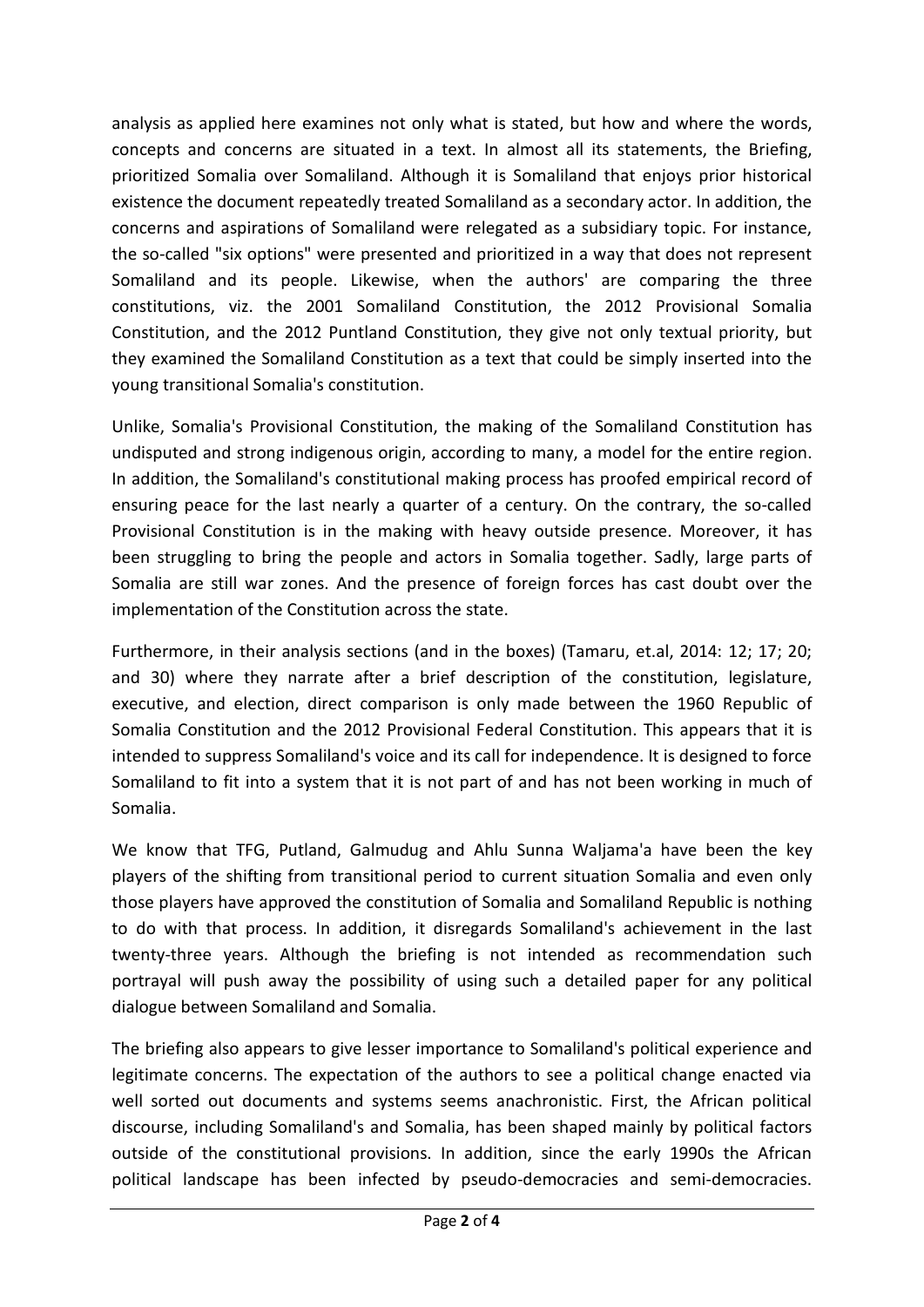According to Larry Diamond (1999), pseudo and semi-democracies continue to hold superficial elections and adapt whatever political structure presented to them to secure legitimacy and financial aid from outside at the expense of public satisfaction (65-69). Hence, the overall attempt to foresee the future through legal and narrow definition of the political is shallow. We argue, the just and proper analysis to Somaliland and Somalia could be deeper and intellectually helpful if it incorporates a historical approach.

The authors' presented their arguments and set out the options based on very limited temporality. The political temporality that they established their analysis is based on the last three-years of political development in Mogadishu. The historical narratives that led to the present political situation between Somaliland and Somalia has not been treated sufficiently enough; henceforth, the scenarios ('the options') could not be taken seriously as recommendations to facilitate dialogue between the actors.

The historical approach enables us to see two major developments that strengthen the Somaliland's and its people's position vis-à-vis Mogadishu's claim. These positions have been neglected by the authors; however, they have been the cornerstones of Somaliland's foreign policy for recognition. First, Somaliland had a separate and distinct existence. It was a British colony until 1960 and it gained independence prior to what was Italian Somaliland days before. It was the merger of Somaliland and Somalia that created the collapsed state of the Republic of Somalia. The Somaliland's quest for recognition has been part of its historical and contemporary sovereign existence as an independent state. On the other hand, Somaliland has been de facto state in the last 23 years although it did not get de Jure one and the recognition of Somaliland's independence should enjoy primacy to enable the continuation of peace and stability.

Second, the contemporary independence of Somaliland is a result of the amalgamation of numerous political and security arrangements that involved the whole of Somaliland. Somaliland has been politically successful despite limited or negligible international support because its political process has been people-centred and major political players recognized the belief system and culture of the land in contrast to the top down approach of Somalia that has failed to resolve the root cause of the problem which existing in Somalia. Because Somaliland peace and state making process has been done through series of grass-root negotiations and consultations.

Above all, critical analysis focuses on people centred analysis. Tamaru *et al* gave primacy to elite, regimes, and documents over the people of Somaliland. What Somaliland has experienced in the last quarter of a century, is so unique in the sub-region, it earned it a nickname "the hidden pearl of the Horn of Africa" or "African best kept secret" (Jhazbhay, 2003). Its achievements are supported by the solid empirical existence of full self-sufficiency for last twenty-three years. It has conducted referendum and four-competitive elections where incumbents accepted defeat. This is a record in the Horn of Africa, where the